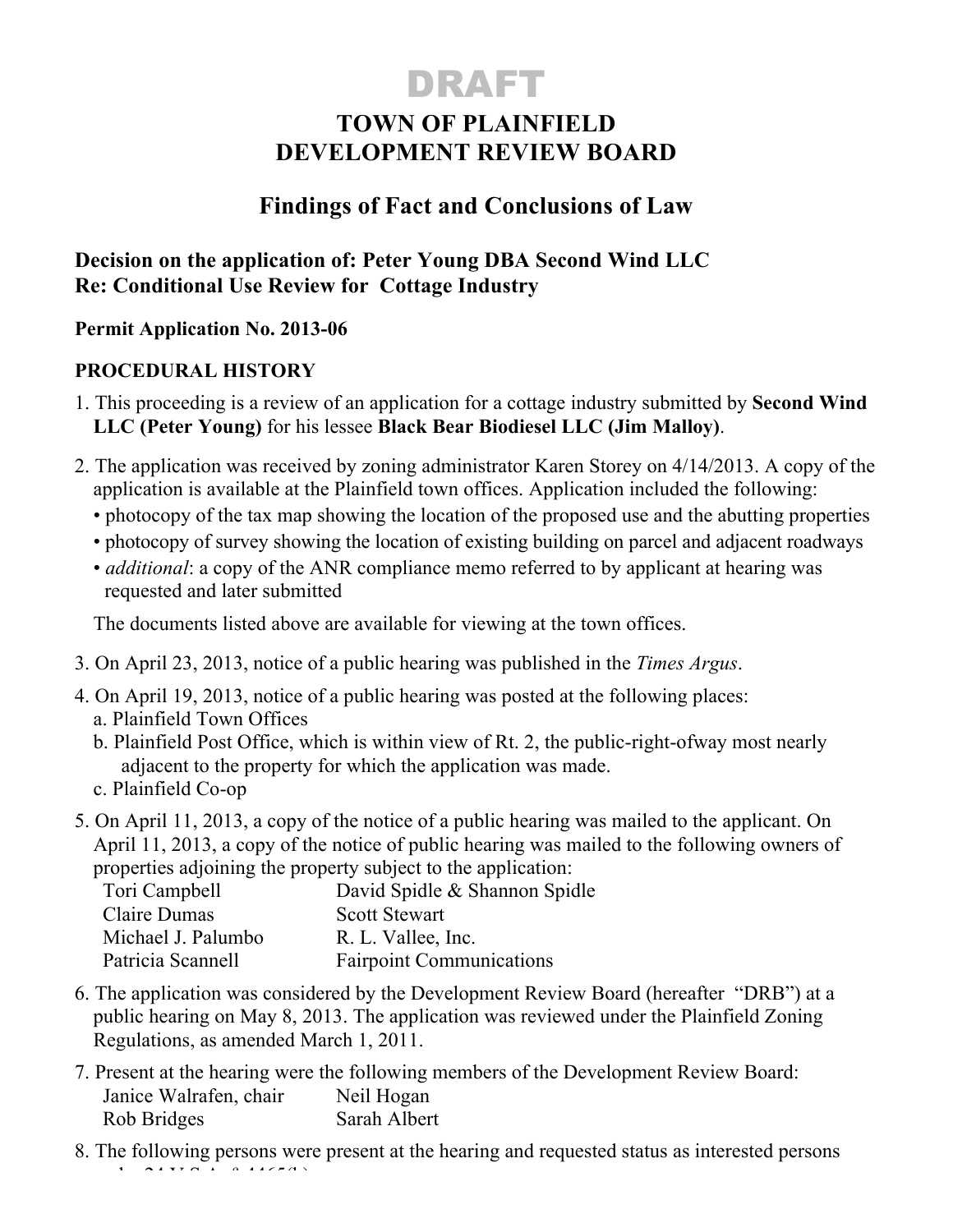# DRAFT

| <b>Scott Stewart</b> | Jill Bessette      |
|----------------------|--------------------|
| Patricia Scannell    | <b>Gary Graves</b> |

#### **DRB FINDINGS & CONCLUSIONS**

- 1. The applicant, Peter Young, seeks a conditional use permit for his lessee, Jim Malloy, DBA Black Bear Biodiesel LLC, hereafter referred to as BBB, in order to operate a cottage industry for the collection and storage of vegetable oil. The subject property is a .61 acre parcel located at 252 High Street (US Rt. 2) in the Town of Plainfield (tax map parcel no. 201-0252).
- 2. The property is located in the **Village** District as described on the Town of Plainfield Zoning Map on record at the town office and section **4.4** of the Zoning Regulations. The building is not in the historic district.
- 3. Conditional use approval is requested for the project as a **Cottage Industry** as that term is defined in section **1.7** of the Zoning Bylaw. The application requires review under the following sections of the Town of Plainfield Zoning Regulations:
	- 2.8 Conditional Uses
	- 3.5.2 Cottage Industry
	- 3.13 Parking

4. Applicant presented the following information regarding his business:

- The lease between Second Wind LLC (Peter Young) for his lessee Black Bear Biodiesel LLC (Jim Malloy) will be for 5 years, with an option to renew for another 5 years.
- BBB intends to collect vegetable oil from area restaurants in steel barrels and deliver it to the High St. location where it will be transferred to holding tanks for settling. There will be one 3000 gallon and two 5000 gallon tanks, constructed of plastic and steel. A heating coil, fueled by biodiesel, will keep the oil in the tanks from solidifying. Since oil be be transferred from one tank to another as part of the settling and filtering process, there will be no more than 8000 gallons in the tanks at one time. The ultimate end product will be biodiesel, but the vegetable oil will be transported to another location for the conversion. They plan to use a septic tank-type truck, not yet purchased, to suck the filtered oil into the truck for transport off site.
- Jim Malloy has contacted the Agency of Natural Resources (ANR) regarding any necessary state permits and states that none are required. He will submit a project memo that was done for his business. He has also contacted the Plainfield Water & Wastewater Commission and no further action is required.
- Peter Young applied for and received an access permit from the town to access his property from Robert's Lane, a class 4 highway. He intends to install a culvert in the existing draining ditch. In addition to a direct access to Rt. 2 from his property, he also has a R.O.W. through the adjacent property of R. L. Vallee (the former Red Store). The Robert's Lane access is intended only as a secondary, should the current R.O.W. become unuseable.
- Jim Malloy foresees that he will need to apply for a Light Industry designation as his business expands.
- 4. In accordance with Section 2.8 Conditional Uses, the DRB found that the proposed use will not have an undue adverse affect on: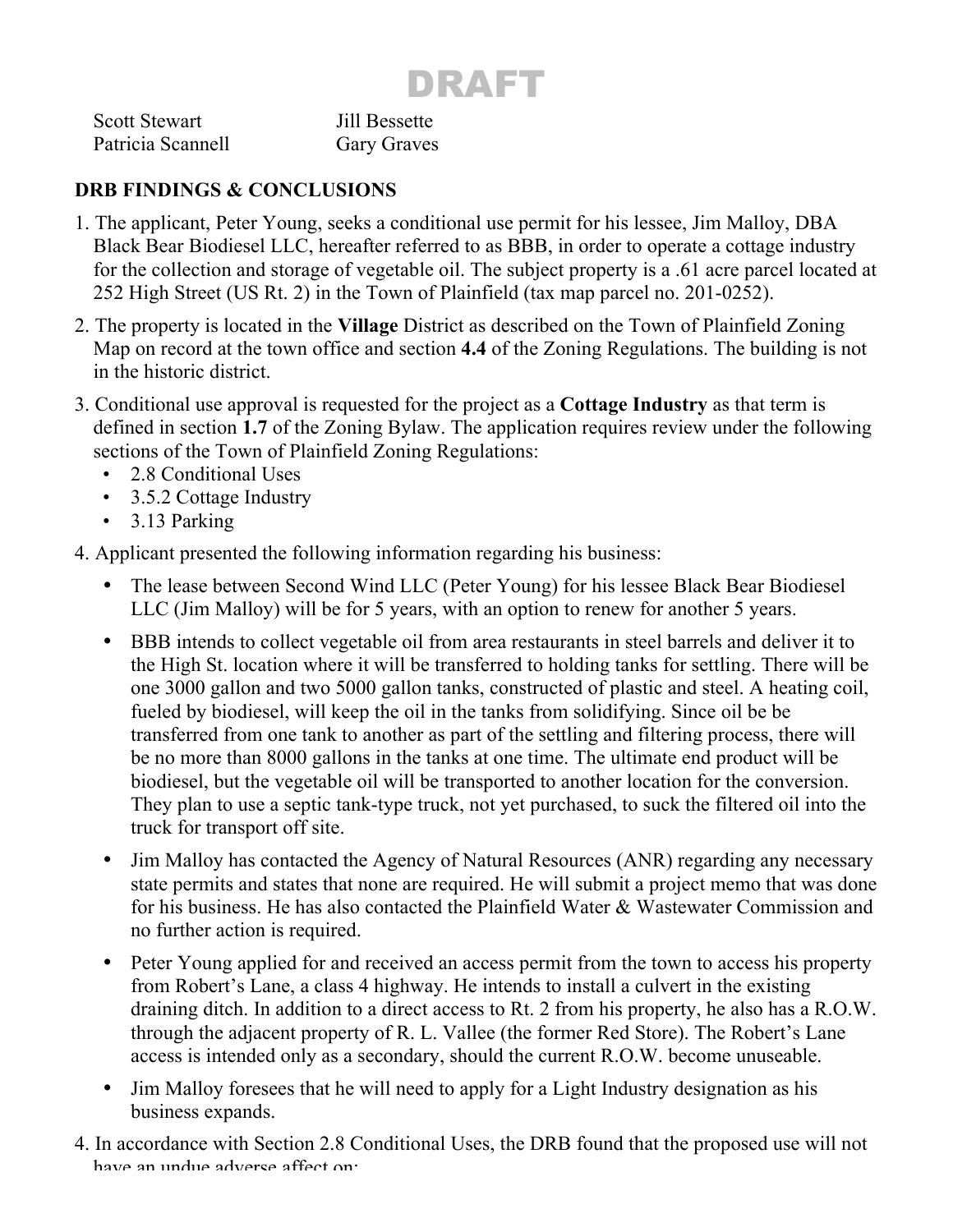# DRAFT

- b) the character of the area: the location was previously used as an auto garage; the proposed cottage industry to collect and store vegetable oil will not be visible from outside the building except during loading and unloading. There will be no changes to the outdoor lighting on the property. BBB will apply for a permit for any signage.
- c) Traffic on roads and highways in the area: the truck trips to deliver barrels, estimated at a two trips a day, will be less traffic than occurred during the time Gary had the garage.
- d) Utilization of renewable energy resources: BBR will use a pickup truck that runs on biodiesel to pick up and transport barrels.
- 5. Additionally, the DRB made the following findings on specific standards for Conditional Use:
	- a) Applicant states that there will be no fumes, odors or sounds beyond what a normal residential heating system would produce. Conversion of the vegetable oil to biodiesel will take place offsite. In the case of spillage, any vegetable oil will be contained within the building by a  $\pm$ 8-inch high containment dike that BBB will construct inside the perimeter of the building. Other improvements to building will include better insulation and sheetrock.
	- b) The DRB does not impose conditions regarding open spaces or additional setbacks because the proposed use is utilizing an existing building.
	- c) No additional landscaping and fencing will be required since the proposed used will take place inside the existing building.
	- d) There is adequate on-site parking to accommodate employees and business vehicles.
	- e) The proposed use is in conformance with the Town Plan, in that it is located in the Village district, particular with respect to the Energy section goal: *"Create a sustainable energy future: one that minimizes environmental impact, supports our local economy, and emphasizes energy conservation, efficiency and the increased use of local and regional clean, renewable, environmentally sound energy sources."*
- 6. Under Section 3.5.2, the DRB made the following findings on specific standards for Cottage Industry:
	- (a) The Cottage Industry does not occupy more than 3000 square feet of a legally established unit or accessory buildings to the unit: *The building to be occupied by the cottage industry is 1500 sq. ft. in area of which all will be utilized.*
	- (b). The Cottage Industry shall be carried on only by no more than five employees: *There will be two employees in addition to the business owner, Jim Malloy.*
	- (c) Effects of sales will be incidental and non detrimental to character of neighborhood*: There will be no sales taking place at this location under this permit*.
	- (d) Limited outside display of products may be allowed subject to conditional use permit: *There will be no display or storage of products outside the building except that empty steel barrels may be stored on the back side of the building.*
	- (e) The Cottage Industry must be easily convertible to a barn or permitted use or be removable: *The business will take place in an existing building; no new structures are planned at present.*
	- (f) The Development Review Board, as part of conditional use approval, shall establish hours of operation, which assure that the Cottage Industry does not disturb neighboring residences: *Employees may be present between the hours of 7 am and*